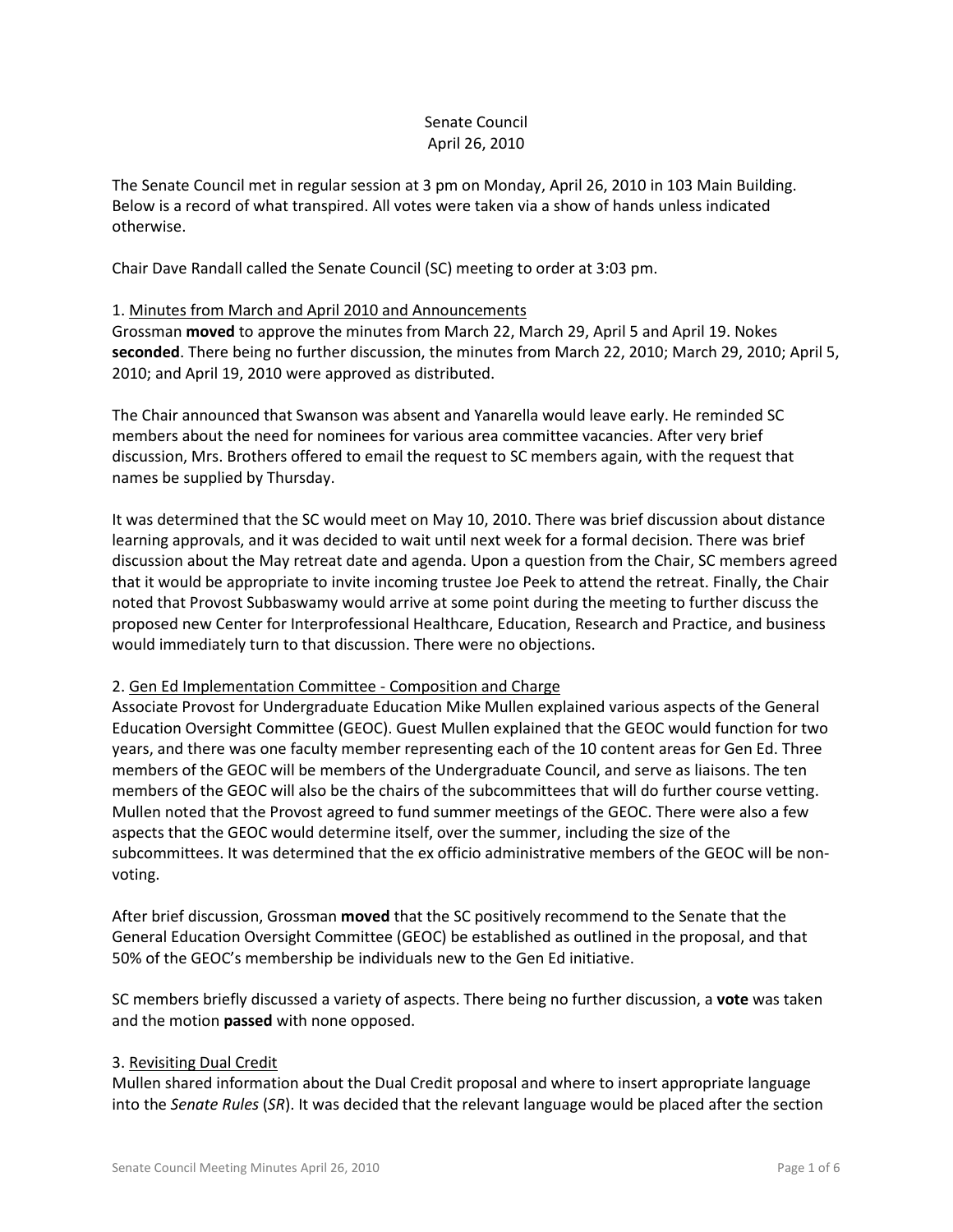on admitting high school students to UK, in new section *SR 4.2.1.3.3*. Regarding tuition, Mullen reported that the Provost was amenable to looking at reduced tuition rates for high school students, saying that the dual credit proposal was not intended to be a money-making initiative.

Grossman **moved** to send the proposal to the Senate's Rules and Elections Committee for review and Anderson **seconded**. After brief discussion, Grossman **amended his motion** so that the proposal would be sent to the Senate's Admissions and Academic Standards Committee, as well, and Anderson **agreed**.

Steiner suggested that language be added to the proposal to address issues of quality control and assessment.

A **vote** was taken and the motion **passed** with none opposed.

## 4. Proposed Temporary Admissions Suspensions - MS & PhD in Reproductive Sciences

The Chair introduced College of Health Sciences Dean Lori Gonzalez. Guest Gonzalez explained that there were two departments in the college – Clinical Sciences and Rehabilitation Sciences. Due to budget cuts, Dean Gonzalez explained that adjustments in the current allocation of funds were necessary so that appropriate funding was in place to function properly. A review of nine programs was consequently conducted. After a lot of thought and conversation with the Provost, Dean Gonzalez determined that she was most concerned about the viability of the Reproductive Sciences programs.

The Provost arrived to the SC meeting at that point in Dean Gonzalez' discussion and the Chair moved the discussion to that of the proposed new Center for Interprofessional Healthcare Education, Research and Practice (CIHERP).

# 13. Revisiting the Proposed New Center for Interprofessional Healthcare Education, Research, and Practice (CIHERP)

The Provost spoke for a few minutes, addressing the issue of the proposed location of CIHERP and its funding. As per the location, he said that CIHERP would reside in the Provost's office, since there was no longer any similar provost-level office at the medical center. Regarding funding, the Provost said that with a centralized budgeting model, it was relatively simple to move a little money from here to there. With about \$80 million in funding for the medical center every year, it would be easy to identify \$250,000 for CIHERP's use. In addition, there are revenues through KMSF that must be used for academic enhancement at the medical center, and the interest portion of those funds could also be used for CIHERP.

Thelin and the Provost exchanged thoughts on the timeliness and appropriateness of CIHERP. Anderson expressed some generalized concerns about the proliferation of centers and the associated funding. There was no further discussion on the matter at that time.

## 4. Proposed Temporary Admissions Suspensions - MS & PhD in Reproductive Sciences

Discussion returned to Dean Gonzalez, who explained that preliminary activities involved with the suspension of admissions into the MS & PhD in Reproductive Sciences began under some incorrect assumptions, including the thought that it was a purely administrative matter, and that efforts had been since made to rectify some missteps. Dean Gonzalez was initially advised that she had the authority to make an administrative decision to suspend admissions into the degree program, and she did so, also sending out an advisory email to a variety of individuals. At that point the faculty council in Health Sciences' (HS) became involved, as well as HS's academic affairs committee because of that group's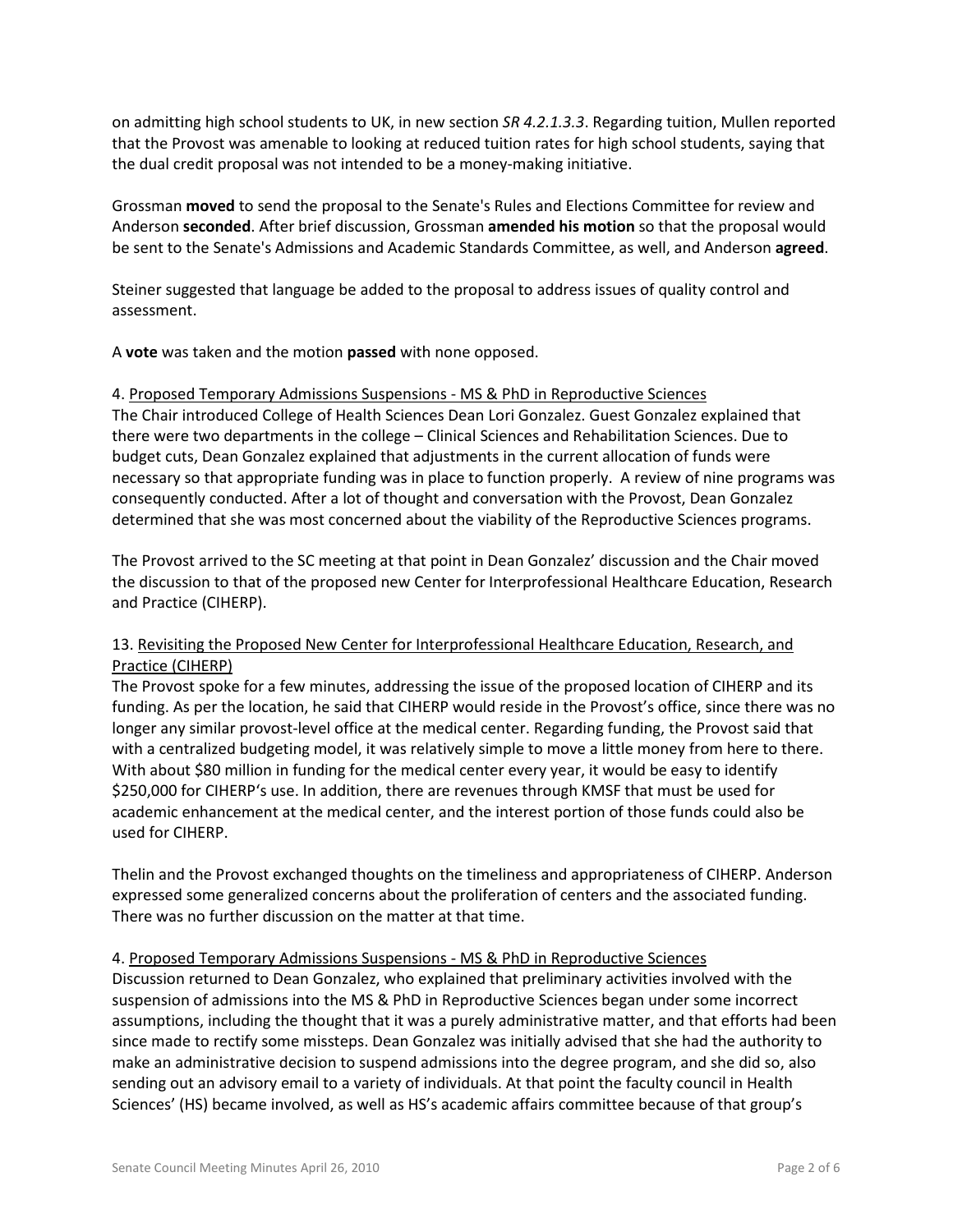responsibility for vetting academic decisions. The Executive Committee (made up of deans and chairs), the Faculty Council and the Academic Affairs Committee, as well as the faculties of the Department of Clinical Sciences and the Department of Rehabilitation Sciences all voted to support the decision to temporarily suspend admissions for one year, although the Department of Clinical Sciences was the least supportive.

Referring to the proposed one-year suspension, Grossman asked if the degree programs were to be permanently deleted, or if Dean Gonzalez would return in one year to request on behalf of the faculty that admissions be restarted. Dean Gonzalez replied that the process to consider permanent suspension of the MS and PhD programs would begin over the summer.

In response to Kelly, Dean Gonzalez explained the history of the degree programs in Reproductive Sciences. She said that she was willing to sacrifice the funding for both of the Reproductive Sciences programs, which currently had a total enrollment of about five students, to save another program with 150 professional students. She added that the students who enrolled in the program during or prior to the 2009-2010 academic year would have the opportunity to complete his/her program.

Dean Gonzalez responded to a variety of questions. She explained that the enrollment had originally been expected to be somewhat low, but there were hopes it would grow to a steady five to six students per year. Regarding the role of faculty in determining admissions and advising on how to allocate budget cuts, Dean Gonzalez explained that she had not solicited recommendations from the faculty prior to initially formulating her view that admission should be suspended, but would do so moving forward in the process of consideration of whether to suspend the MS and PhD degree programs. She said that other department faculty did not hold a vote on the proposed temporary suspension of admissions for the Reproductive Sciences degree programs, although that may occur in the future.

Provost's Liaison Greissman noted that after talking with Davy Jones, chair of the Senate's Rules and Elections Committee, he (Greissman) realized that suspension of admissions was a faculty prerogative to decide and not an administrative decision. Greissman said that there needed to be a clearly understood way for a dean to initiate an academic consideration of suspending admissions while discussing the academic matters with faculty, and while also discussing the related administrative matters with other deans. He said that both he and Jones supported a mechanism whereby temporary (one-year) decisions to suspend admissions would be considered as not a "significant reduction" in a degree program, and hence could be made by department and college-level faculty bodies, and the SC informed. Greissman recommended that no action be taken at the Senate level until the issue is later returned to the SC and University Senate (Senate) in the form of a more permanent solution.

Guest Jones added that the term "significant reduction" in the *SR* was not defined, creating the problem of knowing what exactly was considered to be significant. He said that some appropriate body should help work on what "significant reduction" means within the intent of the *SR*, since the SREC cannot interpret what is not there. For the current situation, Dean Gonzalez was working under the premise that a decision to suspend admissions for one year amounted to less than a significant reduction, thereby not tripping the bar of "significant reduction" outlined in the *SR*. Until the Senate works out the issue of "significant reduction," Dean Gonzalez is working through provisional measures.

After additional comments, Grossman **moved** that the Senate be informed by the Senate Council Chair that admissions to the MS and PhD degree programs in Reproductive Sciences have been suspended for one year. Nokes **seconded**. Jensen expressed concern that such a course of action would create a rule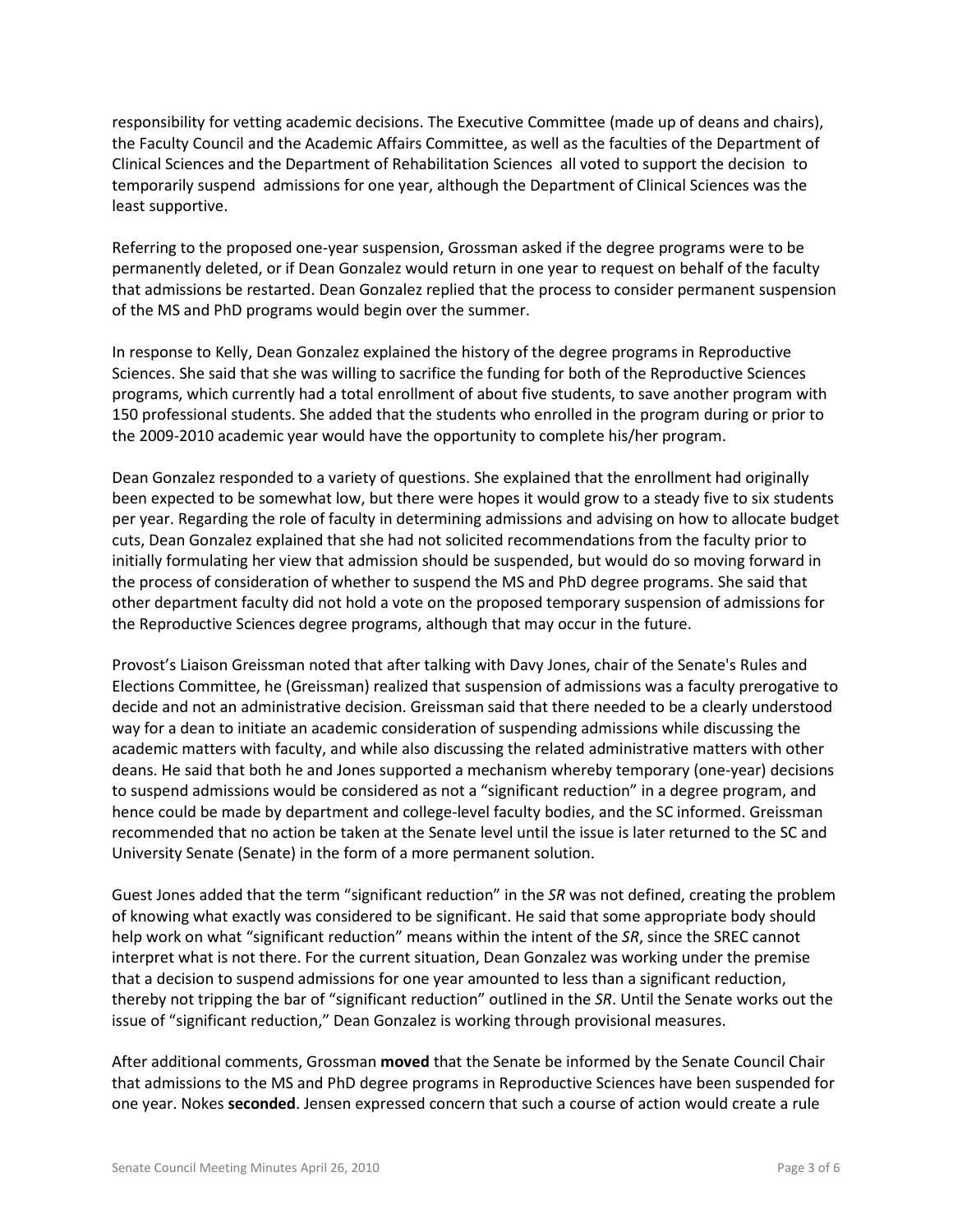for future actions to follow, and Anderson expressed concern about the faculty members involved. Jones noted that the motion would not negatively affect any faculty member's employment. Dean Gonzalez said that it was her understanding that tenured faculty are tenured to the department, which in this case would be the Department of Clinical Sciences, because Clinical and Reproductive Sciences is a division within Clinical Sciences.

After additional discussion, the Chair reminded SC members of the time and the remaining agenda items. He commented that an additional meeting later in the week could be necessary. Anderson **moved** to table the proposal until later in the week and Chappell **seconded**. There being no additional discussion, a **vote** was taken and the motion **failed** with one in favor and the remainder opposed.

There was additional discussion about the day's actions setting a precedent for future actions, such that if something did not rise to the level of "significant reduction," the process for handling the situation would default to the college and department's rules and SC would merely be informed of the action and there would be no further role of the Senate or its committees. It was ultimately determined that the minutes would reflect that the SC understood the situation in which Dean Gonzalez found herself with respect to research funding and scarce resources, but that the day's action by the SC would in no way set a precedent.

There being no further discussion, a **vote** was taken on the **motion** that the Senate be informed by the Senate Council Chair that admissions to the MS and PhD degree programs in Reproductive Sciences have been suspended for one year and the motion **passed** with none opposed.

# 6. Two Late Additions to UK's May 2010 Degree List - Clerical Error and Student Oversight

Guest Jones explained that there were two students for whom a request was made to be added to the May 2010 degree list. In one case, the Graduate School readily acknowledged that the student was inadvertently left off due to a clerical error, and in the second case, the student admitted that missing the deadline for applying to graduate was his own fault, although he did apply for a degree. The Chair said that he was looking for the SC to set a precedent, documented in the minutes, regarding future requests for inclusion on the UK degree list after the deadline had passed.

Grossman **moved** that in cases where the student can show that the failure to be on the degree list is entirely due to administrative error, then the SC will add the student to the degree list; failing that demonstration, the SC will not consider the student's petition. Chappell **seconded**.

There was brief discussion about the motion. Greissman noted that he was working with the Registrar to create a pop-up registration screen reminding a student to apply for graduation if the student is (mathematically speaking) ready to graduate.

A **vote** was taken on the motion, and the motion **passed** with a majority in favor and two opposed.

Jensen **moved** to direct the Senate Council Chair to act on behalf of the Senate Council regarding degree lists if the matter cannot wait until the next Senate Council meeting. Chappell **seconded**. There being no discussion, a **vote** was taken and the motion **passed** with none opposed.

# 5. Proposed Change to *Senate Rules 5.1.1* ("General Grading System")

Grossman explained that he had identified a hole in the *Senate Rules* (*SR*) as it pertained to grades. There is a grade of SI, to indicate progress in courses such as credit-bearing seminars, independent work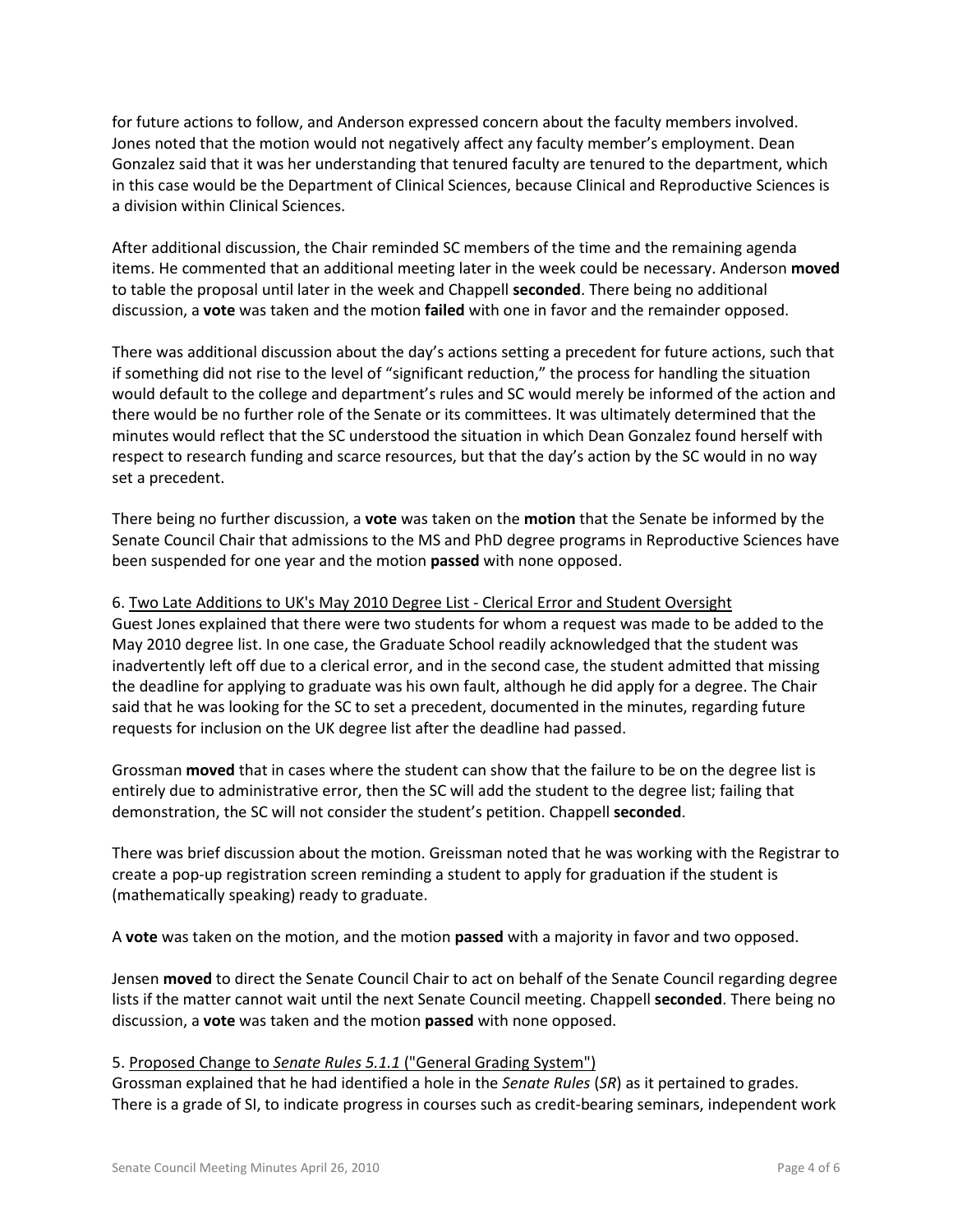courses, or research courses, that extend beyond the normal limits of a semester of summer term. Although there is no such designation in the *SR*, there is an assumption that the "S" part of the "SI" grade indicates satisfactory performance. The request was to create an interim grade that shows that a student's academic performance has not been satisfactory. The proposed changes include a new grade of UI to indicate unsatisfactory progress, as well as language added to the description of the SI grade noting that it reflected satisfactory progress.

Chappell **moved** to approve the proposed language, and send it to the Senate with a positive recommendation, effective fall 2010. Anderson **seconded**. There being no further discussion, a **vote** was taken and the motion **passed** with none opposed.

## 11. UK August 2010 Degree List

Thelin **moved** that the elected faculty members of the SC approve UK's August 2010 list of candidates for credentials, for submission to the Senate, through the President to the Board of Trustees, as the recommended degrees to be conferred by the Board. Anderson **seconded**. There being no discussion, a **vote** was taken and the motion **passed** with none opposed.

12. UK May 2010 Degree List Addendum and Summary (Western KY/UK Joint Engineering Programs) Thelin **moved** that the elected faculty members of the SC approve UK's August May 2010 Degree List Addendum and Summary (Western KY/UK Joint Engineering Programs) list of candidates for credentials, for submission to the Senate, through the President to the Board of Trustees, as the recommended degrees to be conferred by the Board. Chappell **seconded**. There being no discussion, a **vote** was taken and the motion **passed** with none opposed.

## 7. Proposed Suspension of Dance Minor (see item 8, below)

## 8. Proposed Suspension of Dance Teacher Certification

The Chair invited Guest Melody Noland (Ed/Kinesiology and Health Promotion) to explain the both the proposed Dance Minor suspension, as well as the proposed suspension of Dance Teacher Certification, which she did. There was some discussion about the possibility of moving the Dance program to the College of Fine Arts, but Noland noted that while Fine Arts was willing to take a faculty line in that area, Kinesiology and Health Promotion had already hired someone in that line.

Grossman **moved** to recommend to the Senate approval of indefinite suspensions of the Dance Minor and the Dance Teacher Certification. Chappell **seconded**. A **vote** was taken and the motion **passed** with a majority in favor and four abstentions.

# 9. Request to Waive *Senate Rules 5.2.4.8.*1 ("Common Examinations") - ACC 301 The Chair explained the request, as outlined in the handout.

Anderson **moved** to waive *Senate Rules 5.2.4.8.1* for the three sections (001, 002 & 003) of ACC 301 in fall 2010. Chappell **seconded**. There being no further discussion, a **vote** was taken and the motion **passed** with none opposed.

## 10. Proposed New BA and BS in Japanese Language and Literature

Guest Doug Slaymaker (A&S/Modern and Classical Languages, Literature and Cultures) explained the proposal. There were a few questions by SC members, which Slaymaker answered.